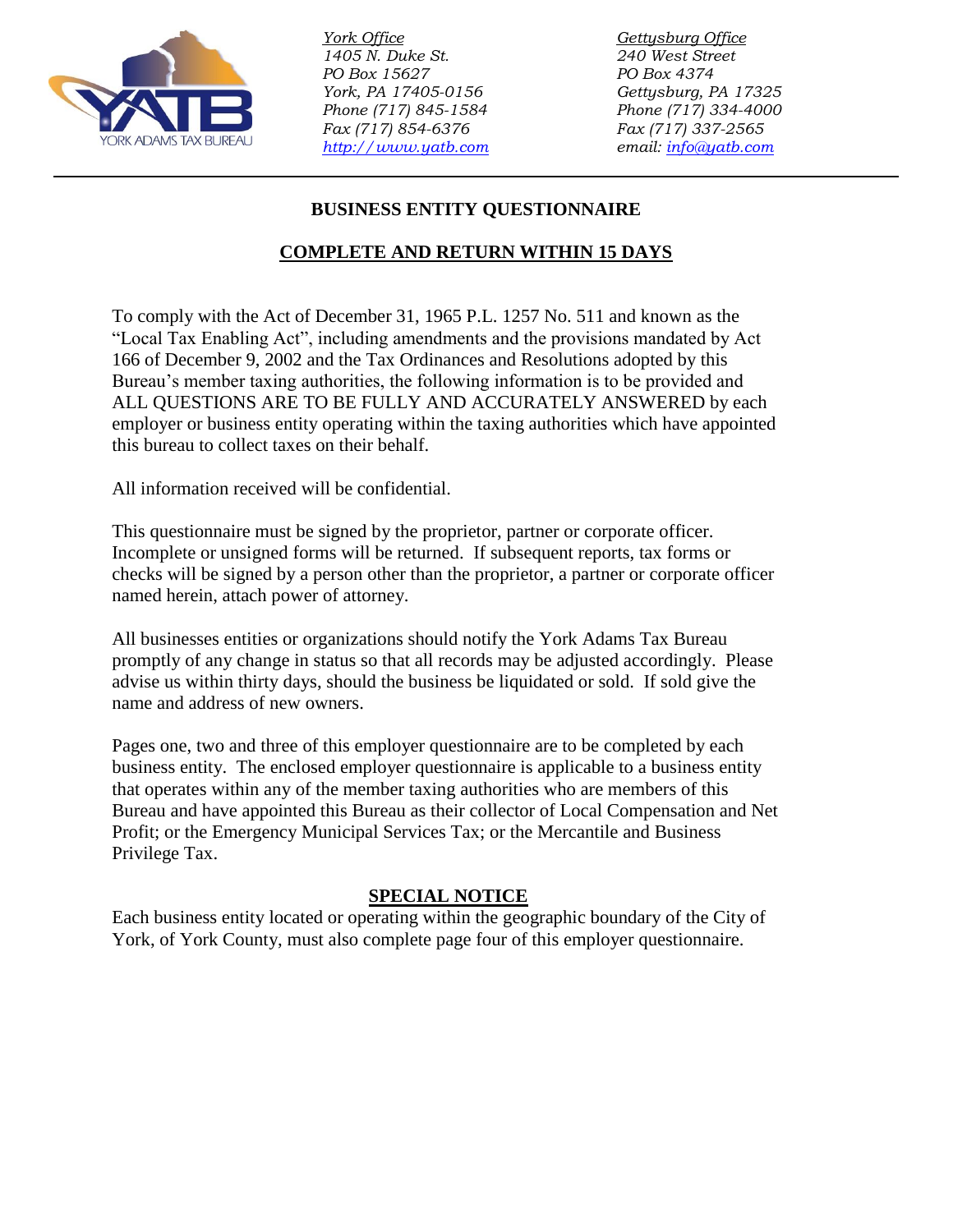### **BUSINESS ENTITY QUESTIONNAIRE**

| 2.        | Business officer, business owner, or employee within the above named business that is primarily or solely responsible for<br>filing quarterly tax return forms, annual reconciliation forms, the employer W-2 forms (withholding statements) and for<br>payment (remittance) of the withheld local income tax, and /or Local Services Tax, or the Mercantile/Business<br>Privilege Tax to this Bureau on behalf of the above named business entity: |  |  |  |
|-----------|-----------------------------------------------------------------------------------------------------------------------------------------------------------------------------------------------------------------------------------------------------------------------------------------------------------------------------------------------------------------------------------------------------------------------------------------------------|--|--|--|
|           |                                                                                                                                                                                                                                                                                                                                                                                                                                                     |  |  |  |
|           |                                                                                                                                                                                                                                                                                                                                                                                                                                                     |  |  |  |
|           |                                                                                                                                                                                                                                                                                                                                                                                                                                                     |  |  |  |
|           |                                                                                                                                                                                                                                                                                                                                                                                                                                                     |  |  |  |
|           | Home Phone $(\_\_)$                                                                                                                                                                                                                                                                                                                                                                                                                                 |  |  |  |
| 3.        |                                                                                                                                                                                                                                                                                                                                                                                                                                                     |  |  |  |
| 4.        |                                                                                                                                                                                                                                                                                                                                                                                                                                                     |  |  |  |
| 5.        |                                                                                                                                                                                                                                                                                                                                                                                                                                                     |  |  |  |
| 6.        | Type Of Entity: Association_____ Proprietorship____ Partnership____ Professional Corporation____                                                                                                                                                                                                                                                                                                                                                    |  |  |  |
|           | Limited Liability Partnership_______ Limited Liability Company_________ S Corporation_____                                                                                                                                                                                                                                                                                                                                                          |  |  |  |
|           |                                                                                                                                                                                                                                                                                                                                                                                                                                                     |  |  |  |
|           | Pennsylvania Corporation _________ Date Of Incorporation __________                                                                                                                                                                                                                                                                                                                                                                                 |  |  |  |
|           | Foreign Corporation __________ State Of Incorporation ___________________________                                                                                                                                                                                                                                                                                                                                                                   |  |  |  |
|           | Date Of Pennsylvania Certificate Of Authority ___________________________________                                                                                                                                                                                                                                                                                                                                                                   |  |  |  |
| location. | Address where business is physically located: (PO Box address is not acceptable) Attach separate listing if more than one                                                                                                                                                                                                                                                                                                                           |  |  |  |
|           | Number And Street                                                                                                                                                                                                                                                                                                                                                                                                                                   |  |  |  |
|           |                                                                                                                                                                                                                                                                                                                                                                                                                                                     |  |  |  |
|           | If located in our area of tax collection authority, provide the name of the borough, city or township and school district<br>in which the business or businesses are located:                                                                                                                                                                                                                                                                       |  |  |  |
|           |                                                                                                                                                                                                                                                                                                                                                                                                                                                     |  |  |  |
|           | Principal type of business in which you are engaged. (Please provide a description with as much detail as possible.)                                                                                                                                                                                                                                                                                                                                |  |  |  |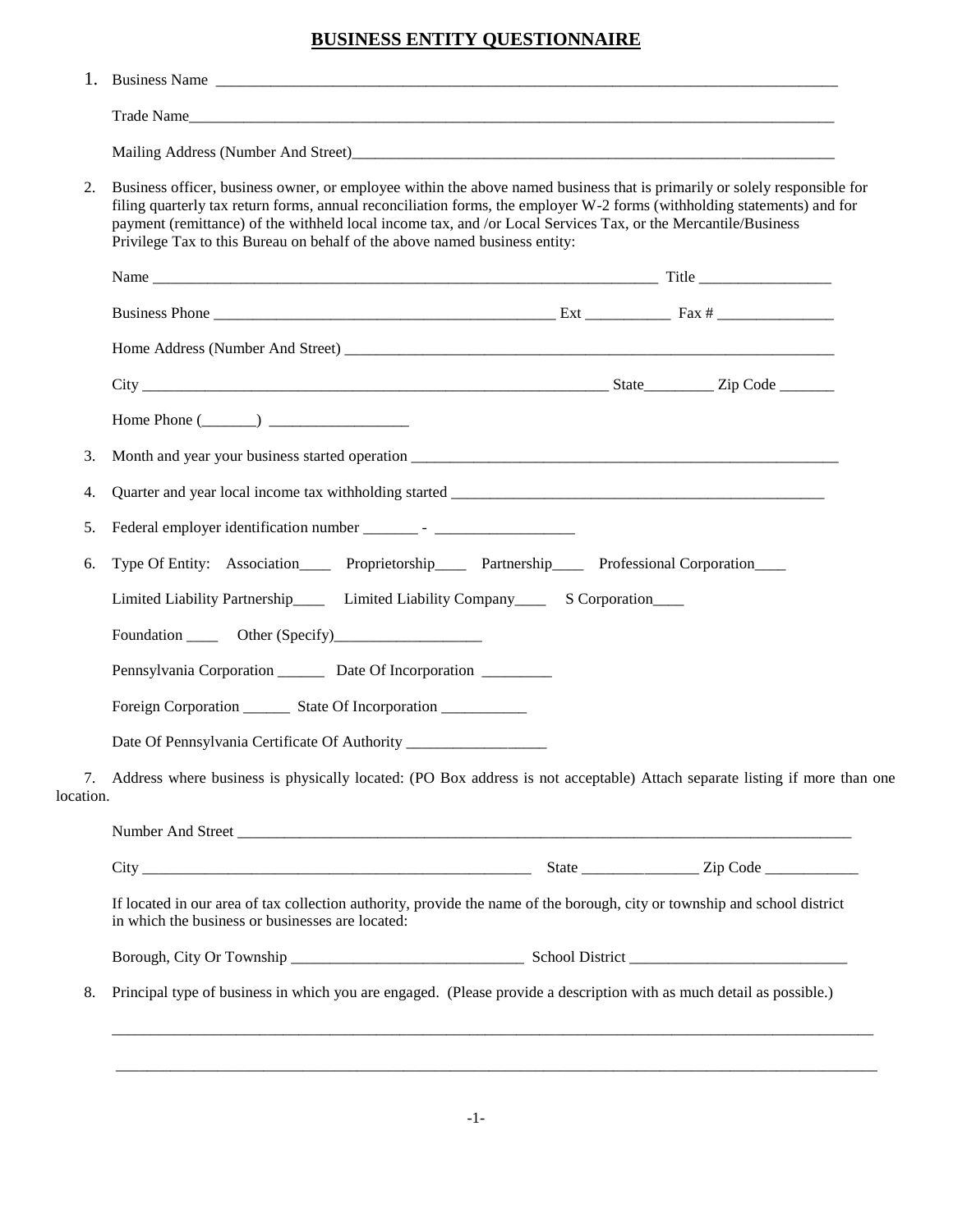### **BUSINESS ENTITY QUESTIONNAIRE**

9. Name of the firm which will prepare your quarterly and annual tax returns, if an outside source is utilized.

|     | Account number utilized for reporting to this bureau ___________________________                                                                                                                                                                                                                                                                                                                                                                                                       |  |  |
|-----|----------------------------------------------------------------------------------------------------------------------------------------------------------------------------------------------------------------------------------------------------------------------------------------------------------------------------------------------------------------------------------------------------------------------------------------------------------------------------------------|--|--|
|     | Date which you acquired your predecessor's business _____________________________                                                                                                                                                                                                                                                                                                                                                                                                      |  |  |
|     |                                                                                                                                                                                                                                                                                                                                                                                                                                                                                        |  |  |
| 12. | To be answered by corporate employers: Provide the full name, social security number and home address of the officer(s)<br>having primary responsibility, or overseeing the discharge of registering with the York Adams Tax Bureau;<br>deducting or withholding local income tax from employees' compensation as defined in the act; paying withheld tax to<br>the Bureau; filing returns, reconciliations or withholding statements as required by ordinance, resolution or statute. |  |  |
|     |                                                                                                                                                                                                                                                                                                                                                                                                                                                                                        |  |  |
|     |                                                                                                                                                                                                                                                                                                                                                                                                                                                                                        |  |  |
|     | 13. To be answered by private corporate employers: Social security number, name, address and number of shares held<br>by shareholders.                                                                                                                                                                                                                                                                                                                                                 |  |  |
|     | Number Of Shares<br>Social Security # Name And Address                                                                                                                                                                                                                                                                                                                                                                                                                                 |  |  |
|     |                                                                                                                                                                                                                                                                                                                                                                                                                                                                                        |  |  |
|     | (Attach a separate sheet if additional space is required)                                                                                                                                                                                                                                                                                                                                                                                                                              |  |  |
|     |                                                                                                                                                                                                                                                                                                                                                                                                                                                                                        |  |  |
|     | I hereby certify that all information and statements are true and correct.                                                                                                                                                                                                                                                                                                                                                                                                             |  |  |
|     |                                                                                                                                                                                                                                                                                                                                                                                                                                                                                        |  |  |
|     |                                                                                                                                                                                                                                                                                                                                                                                                                                                                                        |  |  |
|     |                                                                                                                                                                                                                                                                                                                                                                                                                                                                                        |  |  |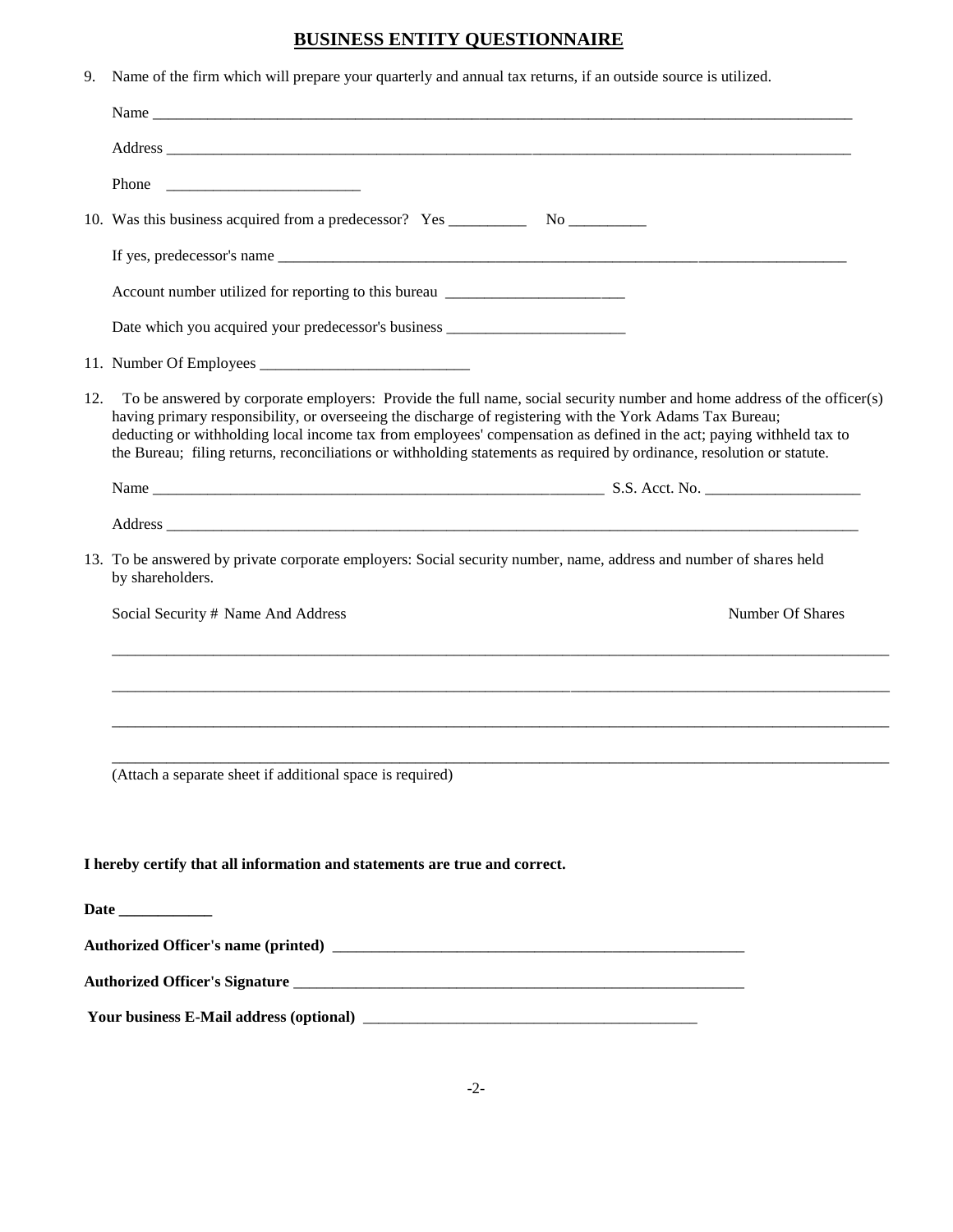# **York Adams Tax Bureau Employer Online Filing Questionnaire**

In order to have the ability to file your EIT (earned income tax) W-2 and/or LST (local services tax) detail online, please complete the form below and email it to [onlineaccounts@yatb.com,](mailto:onlineaccounts@yatb.com) or fax it to Employer Services at (717) 854-6376. We will register your account and issue a temporary password. Employers who process their own payroll, fill out Section 1. Payroll processing services, please fill out Section 2. Please type or write legibly.

### **SECTION 1 (Individual Employers):**

| 4. Amount of Last Quarterly EIT Payment (for verification purposes): \$ |  |  |  |  |  |
|-------------------------------------------------------------------------|--|--|--|--|--|
|                                                                         |  |  |  |  |  |
|                                                                         |  |  |  |  |  |
|                                                                         |  |  |  |  |  |
|                                                                         |  |  |  |  |  |
| <b>SECTION 2 (Payroll Processors):</b>                                  |  |  |  |  |  |
|                                                                         |  |  |  |  |  |
|                                                                         |  |  |  |  |  |
|                                                                         |  |  |  |  |  |
|                                                                         |  |  |  |  |  |
|                                                                         |  |  |  |  |  |

In addition to the above information, Payroll Processors must e-mail an Excel spreadsheet containing the following details:

- Identify the attachment as W-2 data or LST Accounts
- YATB account number for each employer
- Federal EIN for each employer
- Name of each employer